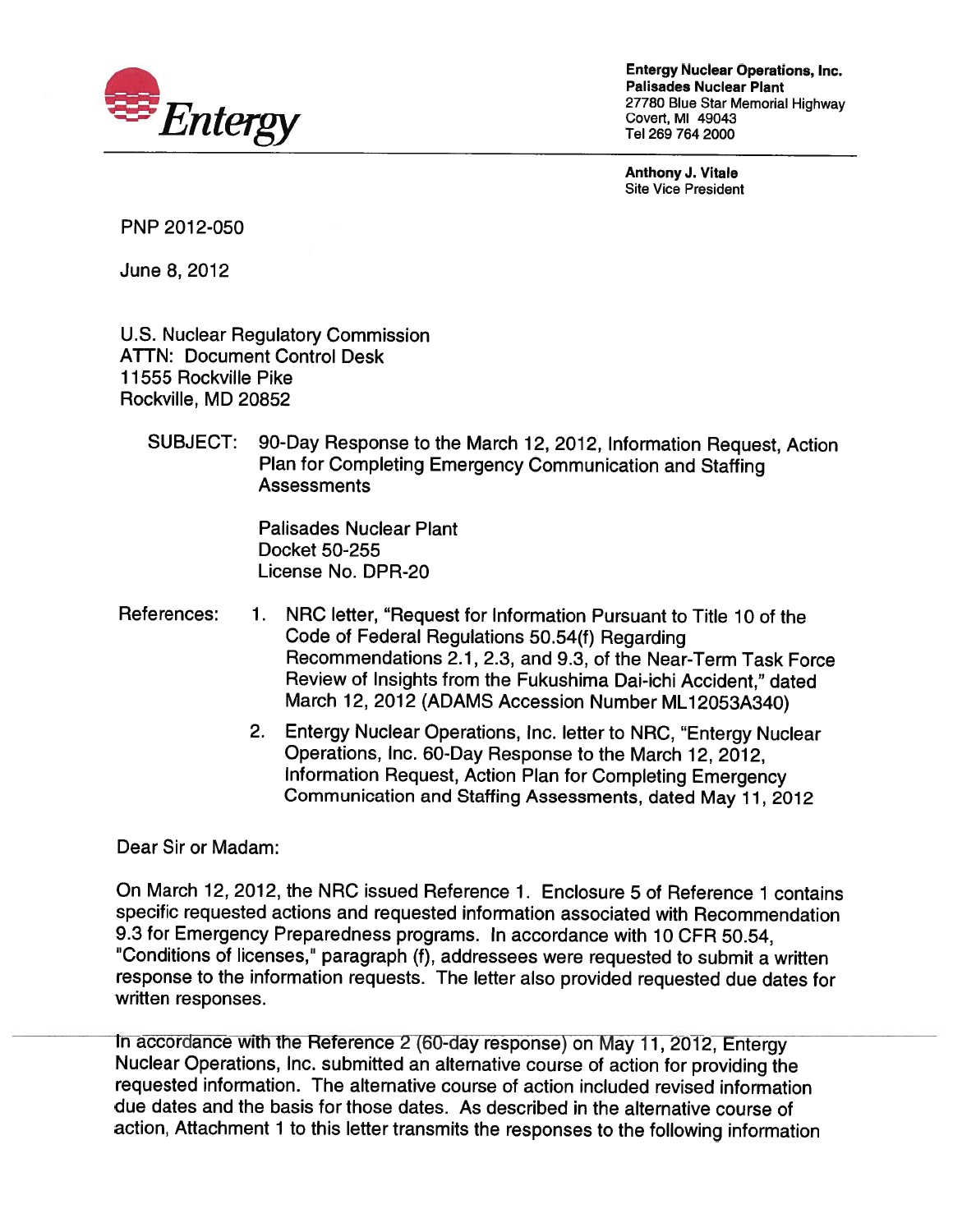PNP 2012-050 Page 2

requests: Enclosure <sup>5</sup> communications request #2 and staffing requests #3, #4, and #5.

The new commitments contained in this submittal are summarized in Attachment 2.

<sup>I</sup> declare under penalty of perjury that the foregoing is true and correct. Executed on June 8, 2012.

Sincerely,

tety ajv/jse

- Attachments: 1. Request for Information 90-Day Emergency Preparedness Response
	- 2. List of Regulatory Commitments
- cc: Director of Office of Nuclear Regulation Administrator, Region Ill, USNRC Project Manager, Palisades, USNRC Resident Inspector, Palisades, USNRC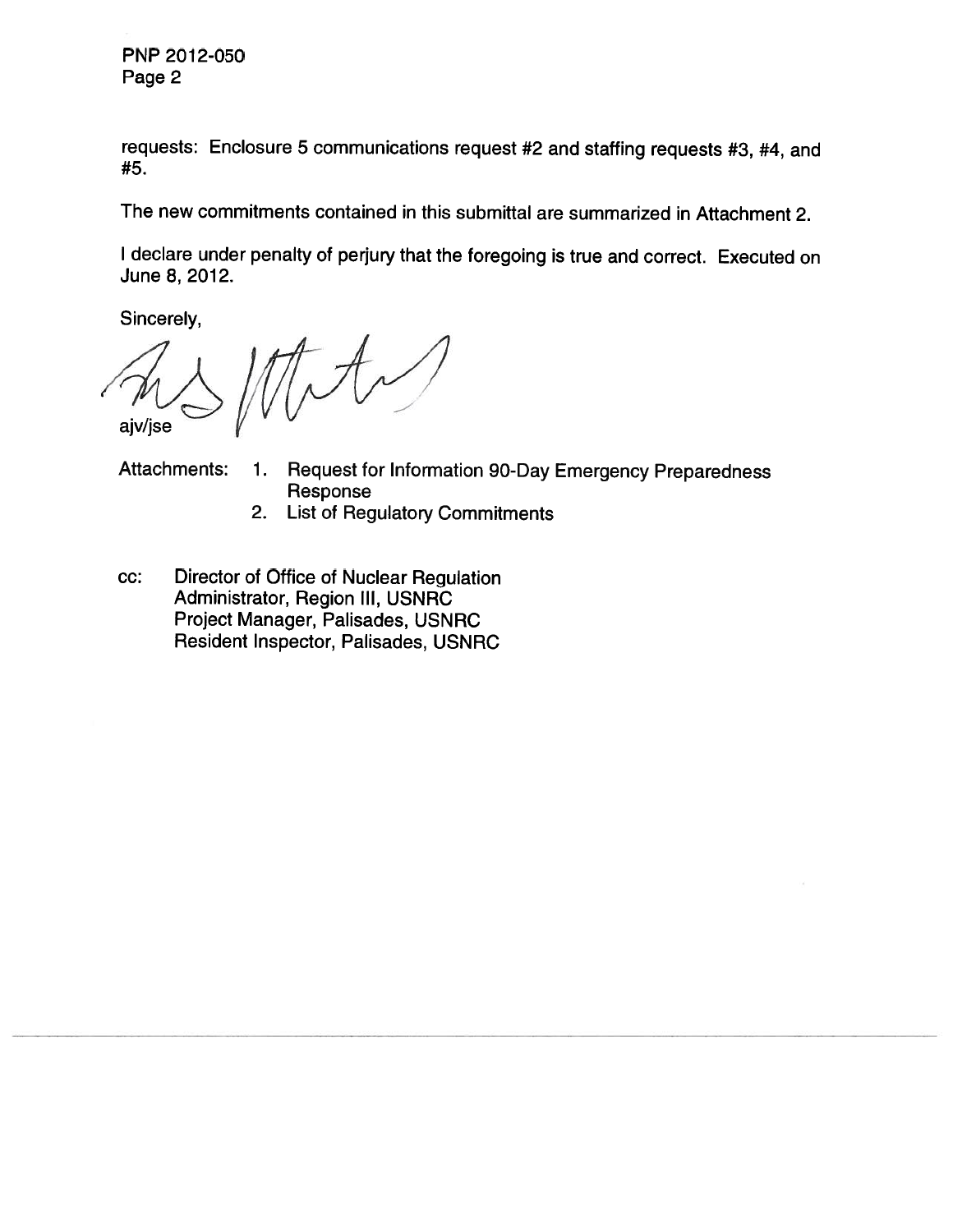Attachment <sup>1</sup> to

# **PNP 2012-050**

Request for Information 90-Day Emergency Preparedness Response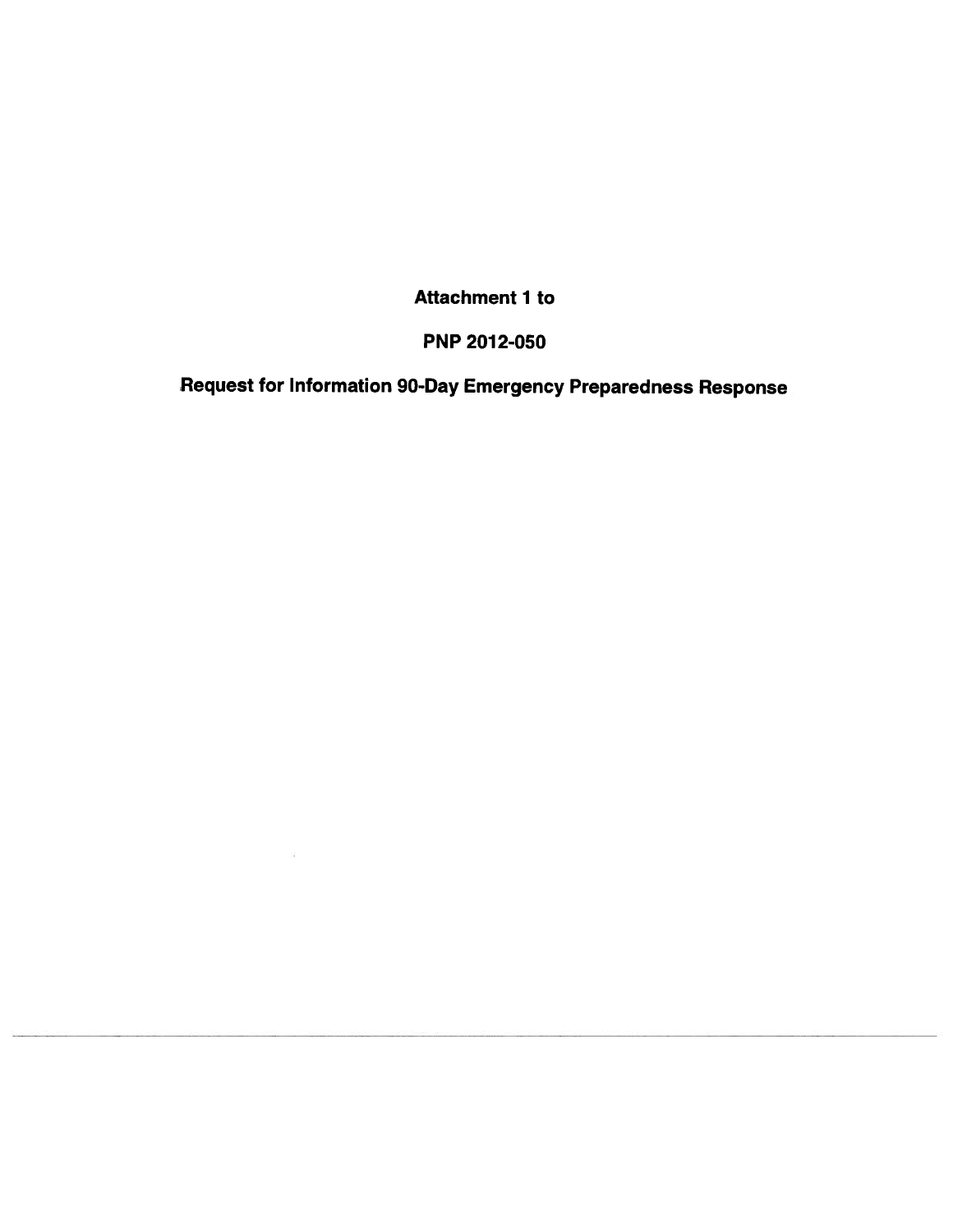Attachment <sup>1</sup> to PNP 2012-050 Page <sup>1</sup> of 3

# Request for Information (RFI) 90-Day Emergency Preparedness Response

#### Communications:

#### Nuclear Regulatory Commission (NRC) Request

2. Describe any interim actions that have been taken or are planned to be taken to enhance existing communications systems power supplies until the communications assessment and the resulting actions are complete.

#### Entergy Nuclear Operations, Inc. (ENO) Response

2. Purchase orders have been submitted for two uninterruptible power supplies (UPSs) to be used at Palisades Nuclear Plant (PNP) to provide backup power upon loss of all alternating current power for radio communications systems for onsite response teams and offsite field monitoring teams. The schedule for installation of the UPSs will be provided with the communications assessment by October 31, 2012, as previously committed to in the 60-day response (Reference 2).

In addition to existing emergency response radios and B.5.b dedicated radios currently on site at PNP, ten additional portable digital radios, with extra batteries and chargers, to be used for communications with onsite response teams or offsite field monitoring teams, have been purchased, received, and deployed.

In addition to existing satellite phones currently on site at PNP, <sup>11</sup> additional battery-operated satellite phones, to be used for emergency onsite and offsite communications, have been purchased and received for deployment.

#### Staffing:

#### NRC Request

3. Identify how the augmented staff would be notified given degraded communications capabilities.

#### ENO Response

3. Initial expectations have been communicated to the Emergency Response Organization (ERO) to respond to their assigned emergency response facilities when made aware of an area-wide loss-of-grid that results in degraded communications capability. This will be included in the ERO annual requalification training program by December 12, 2012.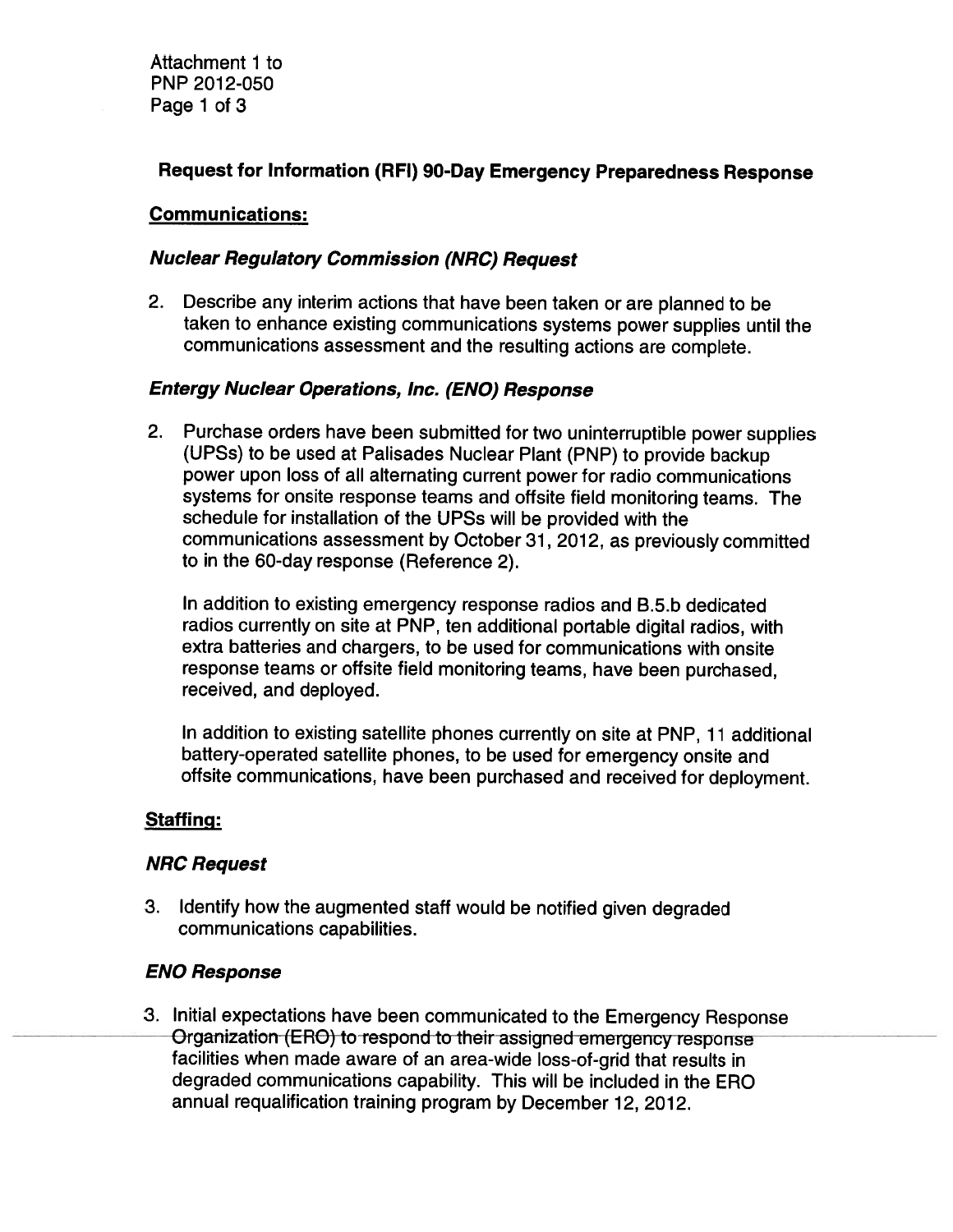Attachment <sup>1</sup> to PNP 2012-050 Page 2 of 3

#### NRC Request

4. Identify the methods of access (e.g., roadways, navigable bodies of water and dockage, airlift, etc.) to the site that are expected to be available after a widespread large scale natural event.

## ENO Response

4. Various types of transport to PNP are applicable including: walking, personal vehicle, helicopter, and watercraft.

Pursuant to Michigan Public Act 390 of 1976, known as the Michigan Emergency Management Act, the Michigan State Police Emergency Management Homeland Security Division (MSP/EMHSD) is required by state law to provide support, consistent with competing priorities, to PNP in the event of a large-scale natural disaster that inhibits site access. MSP/EMHSD is the central coordinating agency for mutual aid in Michigan for all state, local and federal resources. This support may include enabling plant emergency responders to gain access to the nuclear plant site by clearing roads, or coordinating air or water transportation, as needed.

The following Letters of Agreement for assistance and/or other services are also in place in accordance with the PNP Site Emergency Plan:

Covert Fire Department South Haven Area Emergency Services Authority Mutual Assistance Agreement

In support of these agreements, Entergy Nuclear Operations, Inc. (ENO) is evaluating additional potential staging areas to be used by the emergency responders, if they are available, as common locations for transport to the PNP site. This evaluation is scheduled for completion by October 30, 2012.

#### NRC Request

5. Identify any interim actions that have been taken or are planned prior to the completion of the staffing assessment.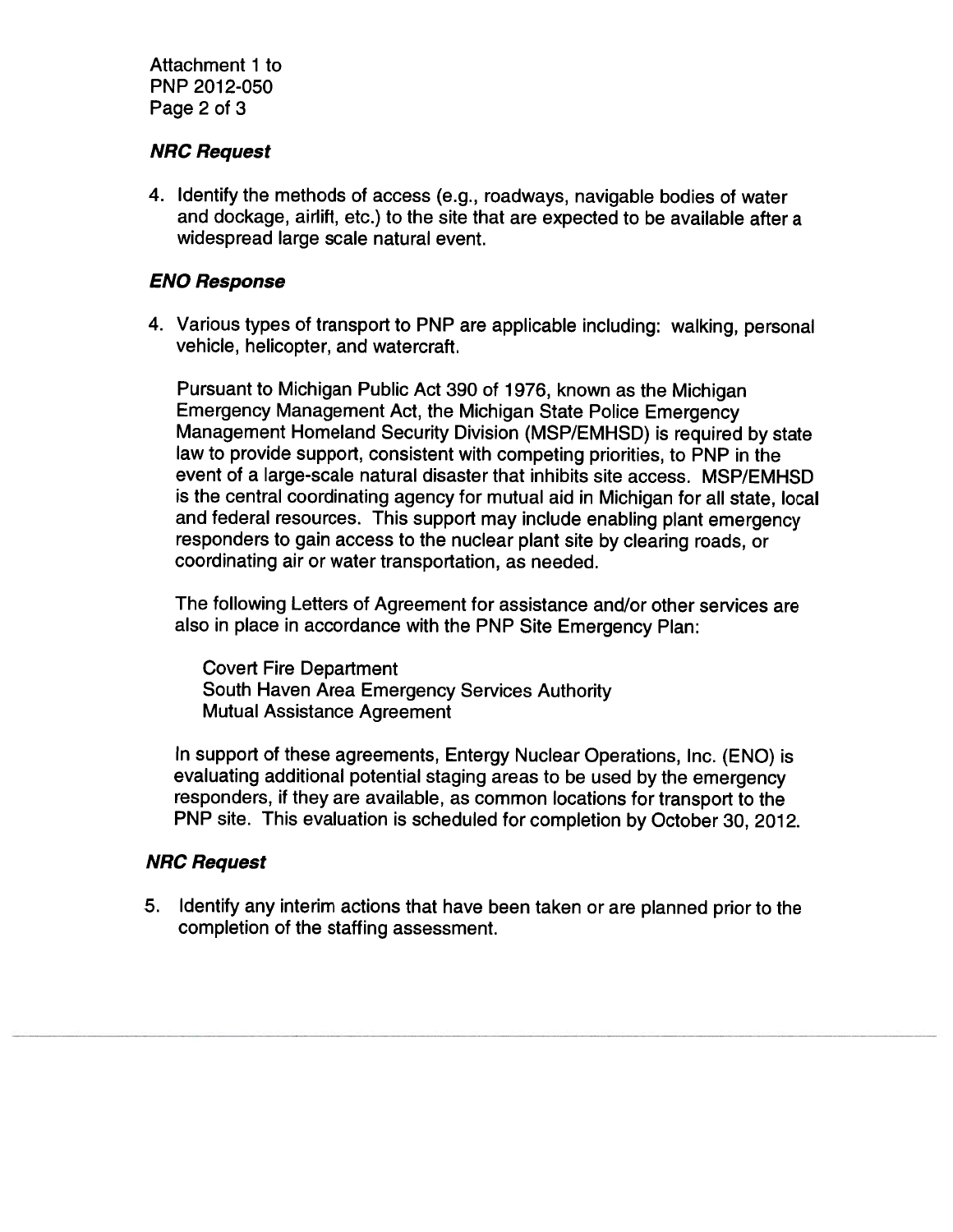Attachment <sup>1</sup> to PNP 2012-050 Page 3 of 3

### ENO Response

5. ENO is assessing initial on-shift ERO staffing at PNP for design-basis event conditions in response to the requirements of changes to 10 CFR Part 50, Appendix E, Section lV(A)(9). This assessment is scheduled for completion by December 24, 2012. Although limited to the time following a design-basis event initiation until the on-shift ERO is augmented, this assessment is expected to provide an initial indication of the adequacy of staffing to respond to beyond design-basis events.

In addition, supplies including food and water to support extended presence of emergency workers at PNP have been purchased and are available on site.

#### References:

- 1. NRC letter to ENO, "Request for Information Pursuant to Title 10 of the Code of Federal Regulations 50.54(f) Regarding Recommendations 2.1, 2.3, and 9.3 of the Near-Term Task Force Review of Insights from the Fukushima Dai-ichi Accident," dated March 12, 2012 (ML12053A340)
- 2. ENO letter to NRC, "Entergy Nuclear Operations, Inc. 60-Day Response to the March 12, 2012, Information Request, Action Plan for Completing Emergency Communication and Staffing Assessments," dated May 11, 2012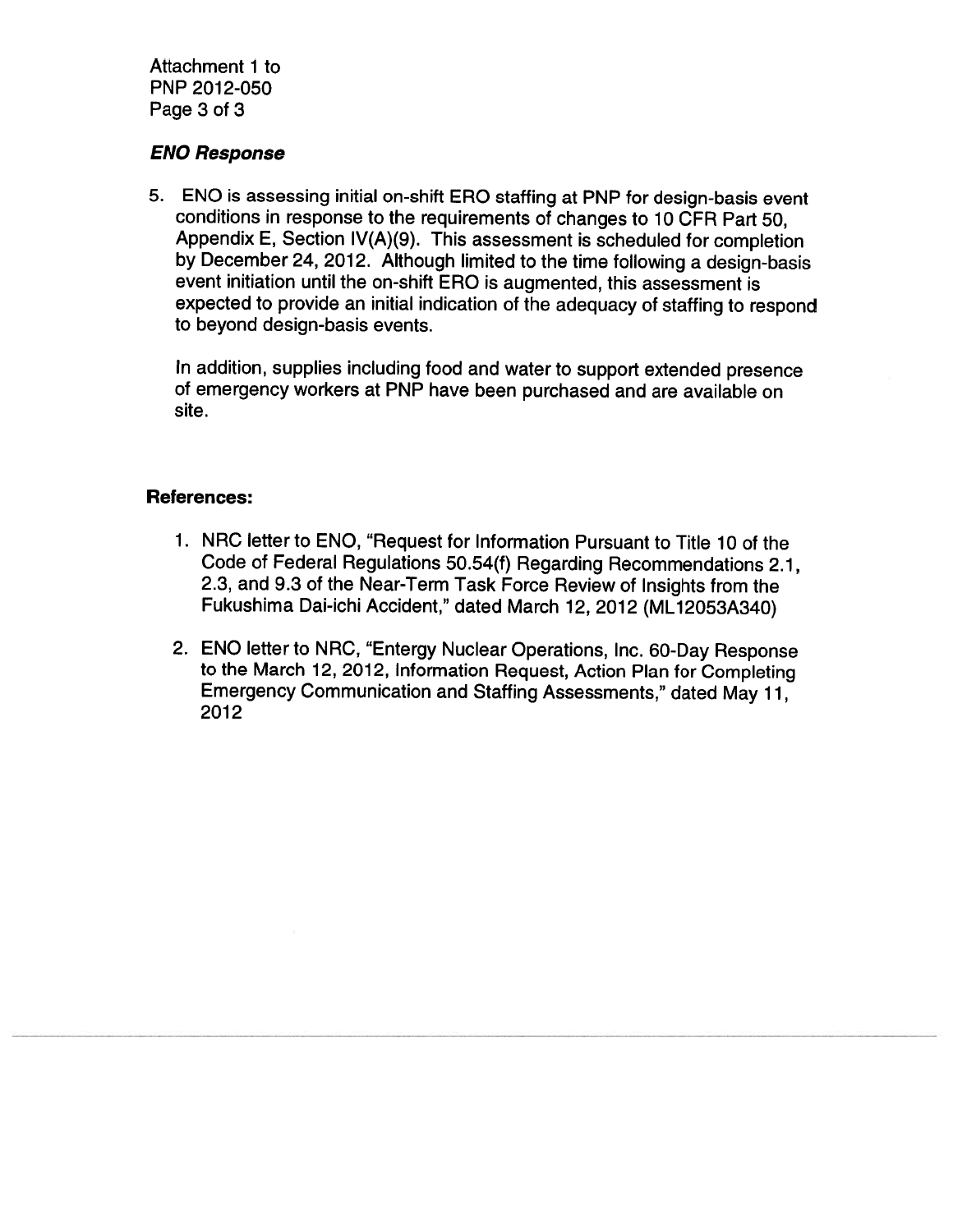Attachment 2 to

PNP 2012-050

List of Regulatory Commitments

One Page Follows